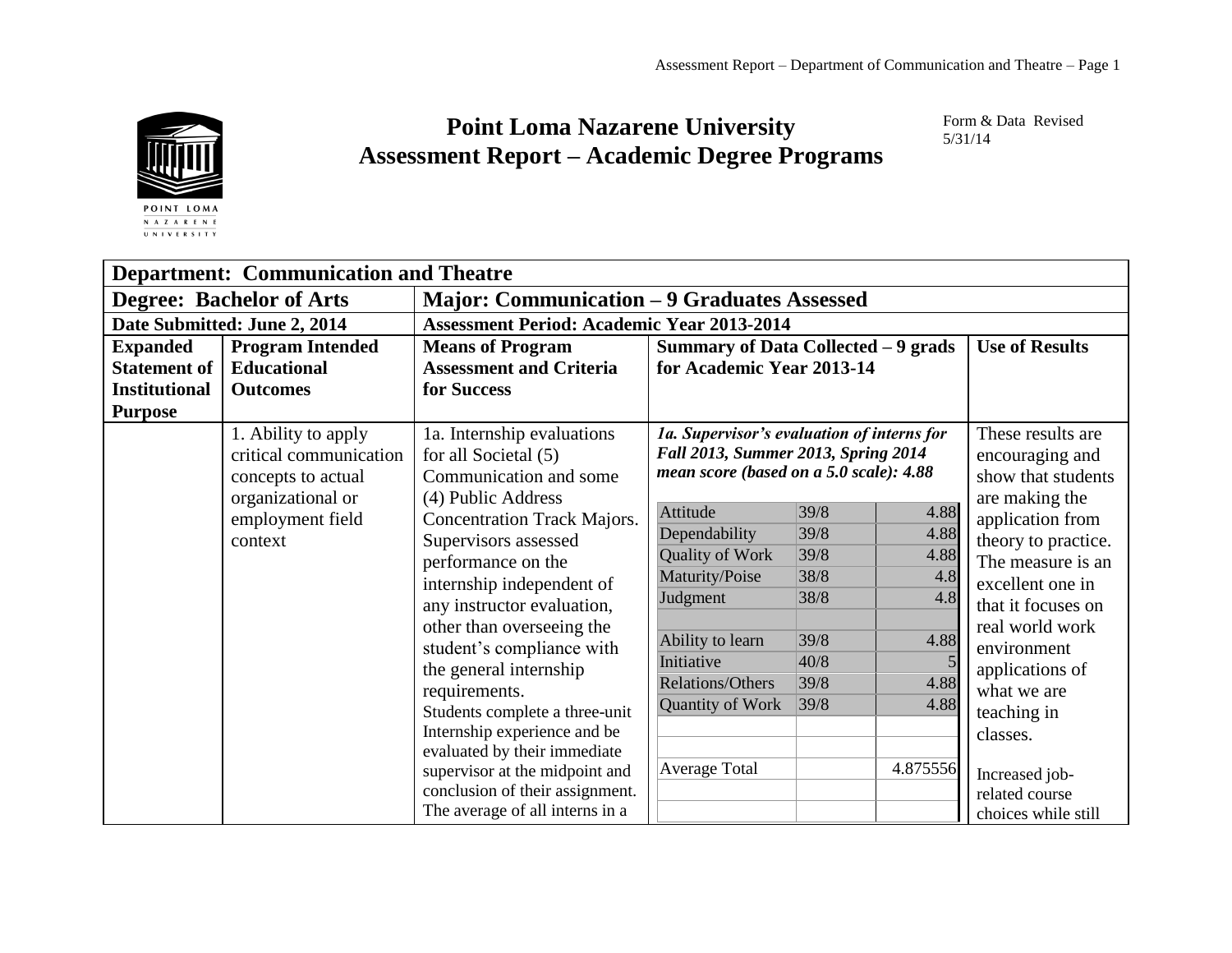|                                              | given semester will be a 4.0 or<br>better on the 5.0 scale of<br>attitude, ability to learn, quality<br>of work, interpersonal<br>relations, maturity/poise,<br>quantity of work and judgment.<br>The average of all interns will<br>be 3.0 or better on the 4.0 scale<br>on dependability and initiative.                                         | <b>Enrollment by Semester</b><br>$\overline{c}$<br><b>SU</b><br>$\overline{2}$<br>FA<br>$\overline{\text{SP}}$<br>$\overline{4}$<br>$8\,$<br>Total<br>Thanks to G.L. Forward for this data<br>collected in his assessment of the<br>department's internship students.                                                                                                                                                                                                                                                                                                                                                                                                                                                                                                                               | maintaining Liberal<br>Arts focus in the<br>major. Especially<br>encouraging as a<br>companion piece to<br>many recent studies<br>showing employers<br>highly value<br>communication<br>skills, which we<br>teach.                         |
|----------------------------------------------|----------------------------------------------------------------------------------------------------------------------------------------------------------------------------------------------------------------------------------------------------------------------------------------------------------------------------------------------------|-----------------------------------------------------------------------------------------------------------------------------------------------------------------------------------------------------------------------------------------------------------------------------------------------------------------------------------------------------------------------------------------------------------------------------------------------------------------------------------------------------------------------------------------------------------------------------------------------------------------------------------------------------------------------------------------------------------------------------------------------------------------------------------------------------|--------------------------------------------------------------------------------------------------------------------------------------------------------------------------------------------------------------------------------------------|
|                                              | 1b. Another application of<br>this measure is to show how<br>students perform in the<br>debate tournaments for both<br><b>Public Address and Societal</b><br><b>Concentration Track Majors.</b><br>Independent assessors were<br>from the critics from other<br>schools or hired<br>independently by the<br>tournament for judging<br>performance. | 6 of the 9 graduating students<br>participated in at least one debate<br>tournament, and half of them also<br>participated in Oral Interpretation<br>events at the tournaments, and<br>performed at an extremely high level<br>compared with other beginners,<br>advancing to elimination rounds based<br>on the field's statistical competitive<br>standing. The primary tournament used<br>this particular year was hosted at<br>Grossmont college and had $30 +/-$<br>southern California, Arizona and New<br>Mexico colleges competing with their<br>debate classes, like SDSU, Mesa,<br>Grossmont, Concordia, 4 of the 9<br>graduates were actually accomplished<br>members of the school's national<br>championship debate team, winning<br>trophies in elimination rounds of<br>competition. | This particular<br>measure is of<br>tremendous<br>benefit in<br>assessing the<br>merits of the<br>teaching of this<br>debate class, as it<br>is an independent<br>measure by<br>outside critics of<br>the learning of the<br>key concepts. |
| 2. Ability to formulate<br>well reasoned and | 2a. samples of the student's<br>class briefs for the                                                                                                                                                                                                                                                                                               | This year, 6 of the 9 students completed<br>debate class assignments at a high level                                                                                                                                                                                                                                                                                                                                                                                                                                                                                                                                                                                                                                                                                                                | As with the<br>internship, this                                                                                                                                                                                                            |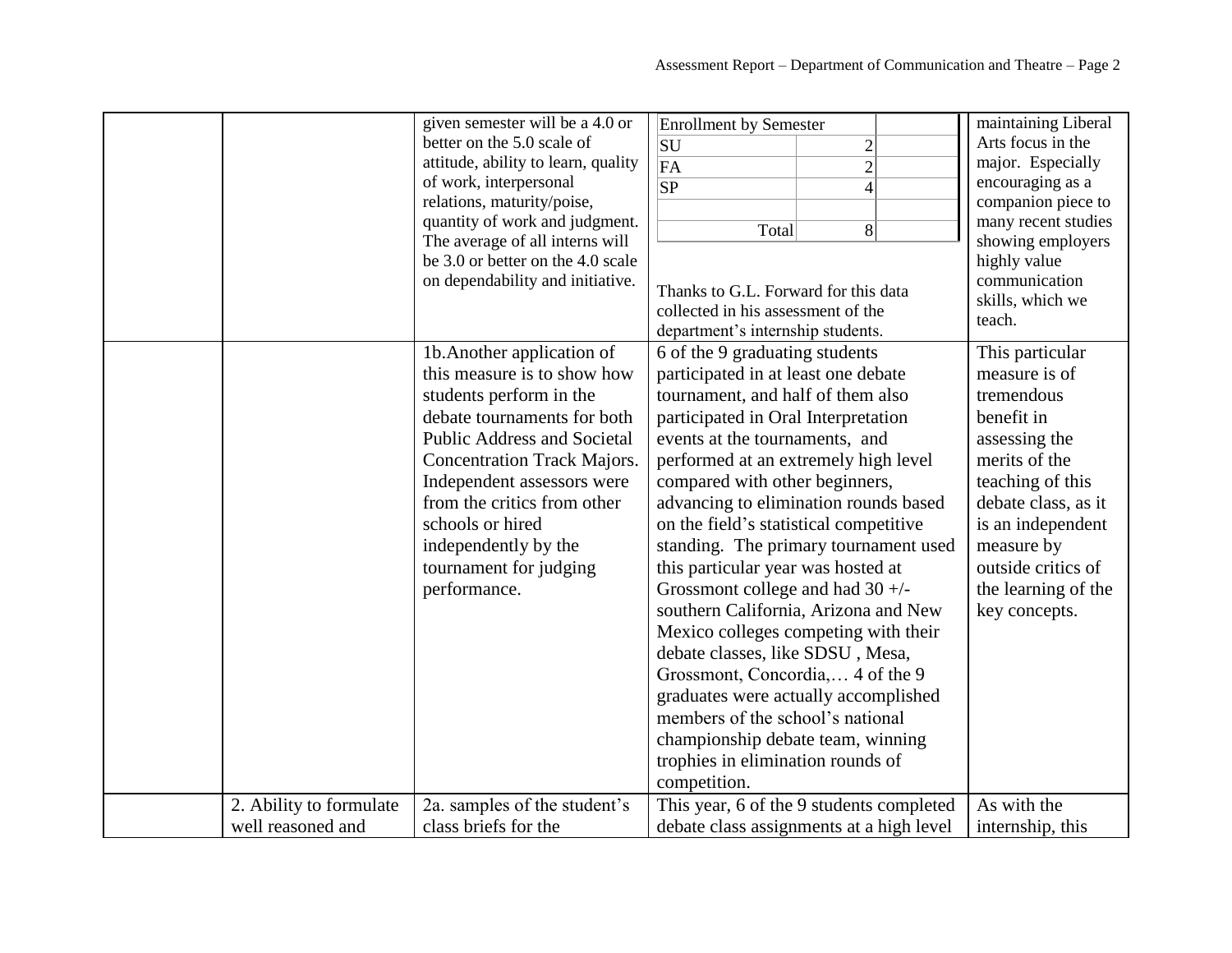| researched arguments<br>as demonstrated in a<br>major written debate<br>assignment                                                     | <b>Argumentation and Debate</b><br>class, required for all<br>majors, were utilized for this<br>measure.                                                                                                                                                                                                  | of academic scholarship, as was<br>demonstrated in the high results shown<br>above. Two students took the debate<br>class over the summer due to scheduling<br>conflicts, and one transferred in the<br>credits from another school. They still<br>had the experience of formulating a<br>strong case for and against a resolution,<br>but lacked the public performance<br>component, with independent<br>assessment from neutral judges. | measure shows the<br>students abilities<br>to apply class<br>concepts in<br>analyzing real<br>world<br>contemporary<br>issues.                                                                                                              |
|----------------------------------------------------------------------------------------------------------------------------------------|-----------------------------------------------------------------------------------------------------------------------------------------------------------------------------------------------------------------------------------------------------------------------------------------------------------|--------------------------------------------------------------------------------------------------------------------------------------------------------------------------------------------------------------------------------------------------------------------------------------------------------------------------------------------------------------------------------------------------------------------------------------------|---------------------------------------------------------------------------------------------------------------------------------------------------------------------------------------------------------------------------------------------|
| 3. Students' Oral<br>presentation skills are<br>needed for Public<br>Address concentration<br>within the<br><b>Communication Major</b> | 4a. Public Address majors<br>were required to take Oral<br>Interpretation and a part of<br>that course requires<br>presentation at a tournament<br>of an individual speech,<br>usually an interpretation.<br>Performance against<br>students from other schools<br>is assessed through neutral<br>judges. | At least 4 of this group of 9 graduates<br>were Public Address track graduates<br>and performed their speeches in at least<br>one contest at a high level, where they<br>performed above the average as<br>assessed by unaffiliated critics from<br>other schools. 4 of the 9 graduates were<br>also speech and debate team members<br>that frequently won top national honors<br>with the schools championship speech<br>and debate team. | As with debate<br>above, this outside<br>measure of<br>excellence is ideal<br>to independently<br>assess presentation<br>skills. It is not a<br>universal measure<br>though as not all<br>Com majors are<br>required to take<br>this class. |
| 4. student skills should<br>compare well with<br>other college and<br>university<br>communication<br>focused students                  | The university's co-<br>curricular speech and debate<br>team competes with<br>hundreds of other colleges<br>and universities across the<br>nation in debate and<br>individual speaking events,<br>the success of which is<br>determined by neutral<br>outside observers. They                             | In debate, statistical data is collated by<br>the National Parliamentary Debate<br>Association NPDA. In 2013-14, PLNU<br>won Second Place in the National<br><b>Christian Colleges National</b><br>Championship in Debate standings<br>(NCCFA), and placed $5th$ in the nation<br>for the much larger National<br><b>Parliamentary Debate Association</b><br>(NPDA) for the year long sweepstakes.                                         | This unique<br>measure allows<br>comparison with<br>how the<br>communication<br>skills of our<br>institution's<br>students compare<br>objectively with<br>those of all other                                                                |